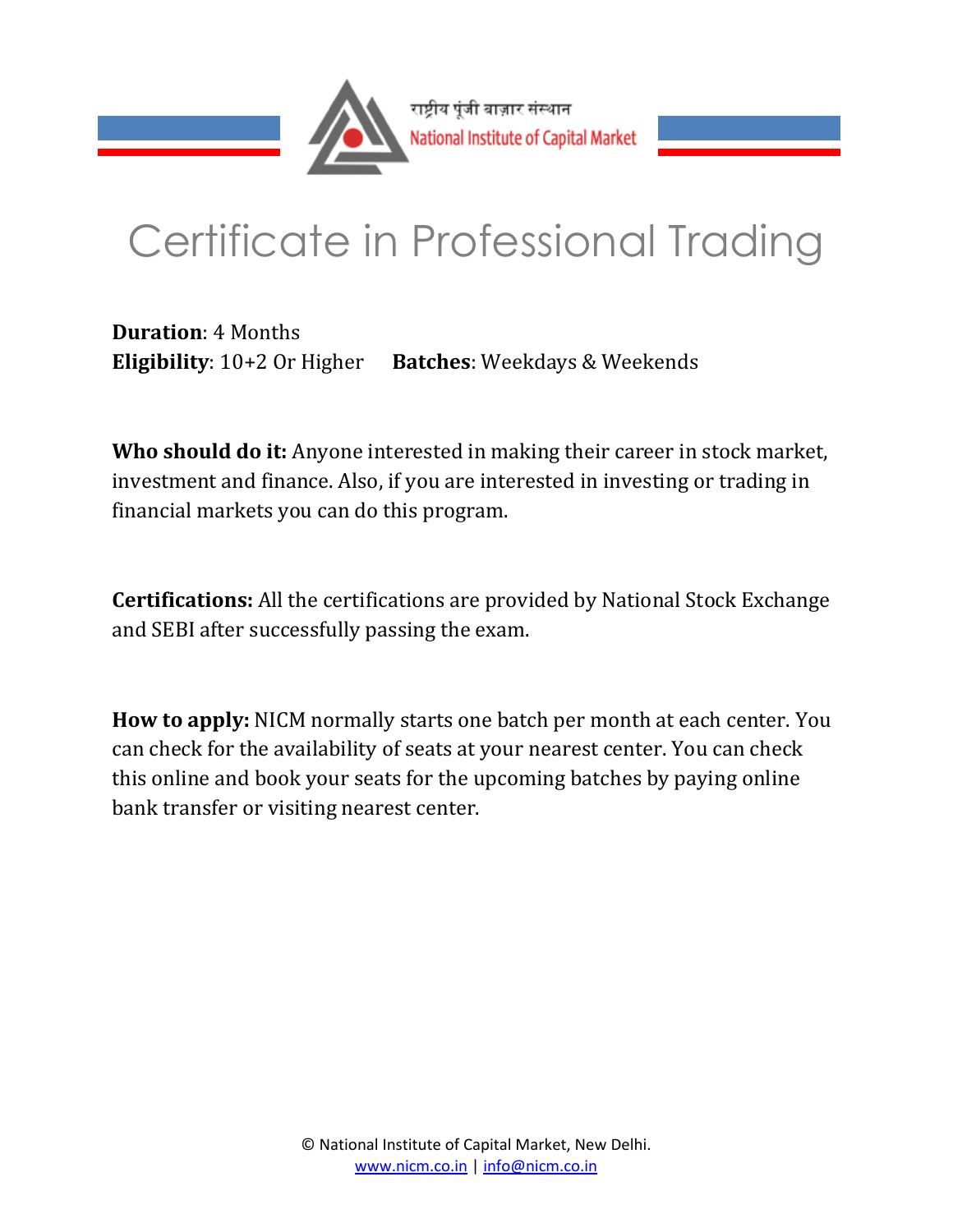# *Curriculum*

#### **Subject 1: Security Market Basics -NSE**

Learn everything about financial market & products. Understand the role of stock exchanges, stock brokers and market regulators. Learn How to do live trade in stock market.

- Understand Primary & Secondary Market.
- Everything about NSE, BSE, NIFTY & Sensex
- How to reading news.
- Learn How to purchase IPO.
- Learn to use trading software in live market.
- Learn Live Trading in Stock Market
- Open DMAT and Trading Account
- Understand the capital market trading operations of NSE.
- Understand the clearing, settlement and risk management processes.
- Learn the other important regulatory aspects.
- **Exam Preparation & Mock Test**

#### **Subject 2: Technical Analysis – NSE Certificate**

Learn to analyze price charts and pattern and become a certified technical analyst from NSE. You can easily trade in **shares, commodity and forex** after completing this module.

- Dows Theory
- Fibonacci Retracement & GAP Analysis
- Understand various types of charts
- Learn candle stick pattern and apply in live market
- Trade using price action theory triangles, wedges, channels and others
- Learn to do intraday trading in live market
- Learn to use indicators like; RSI, Moving averages, Bollinger band, MACD, stochastics and Super trend.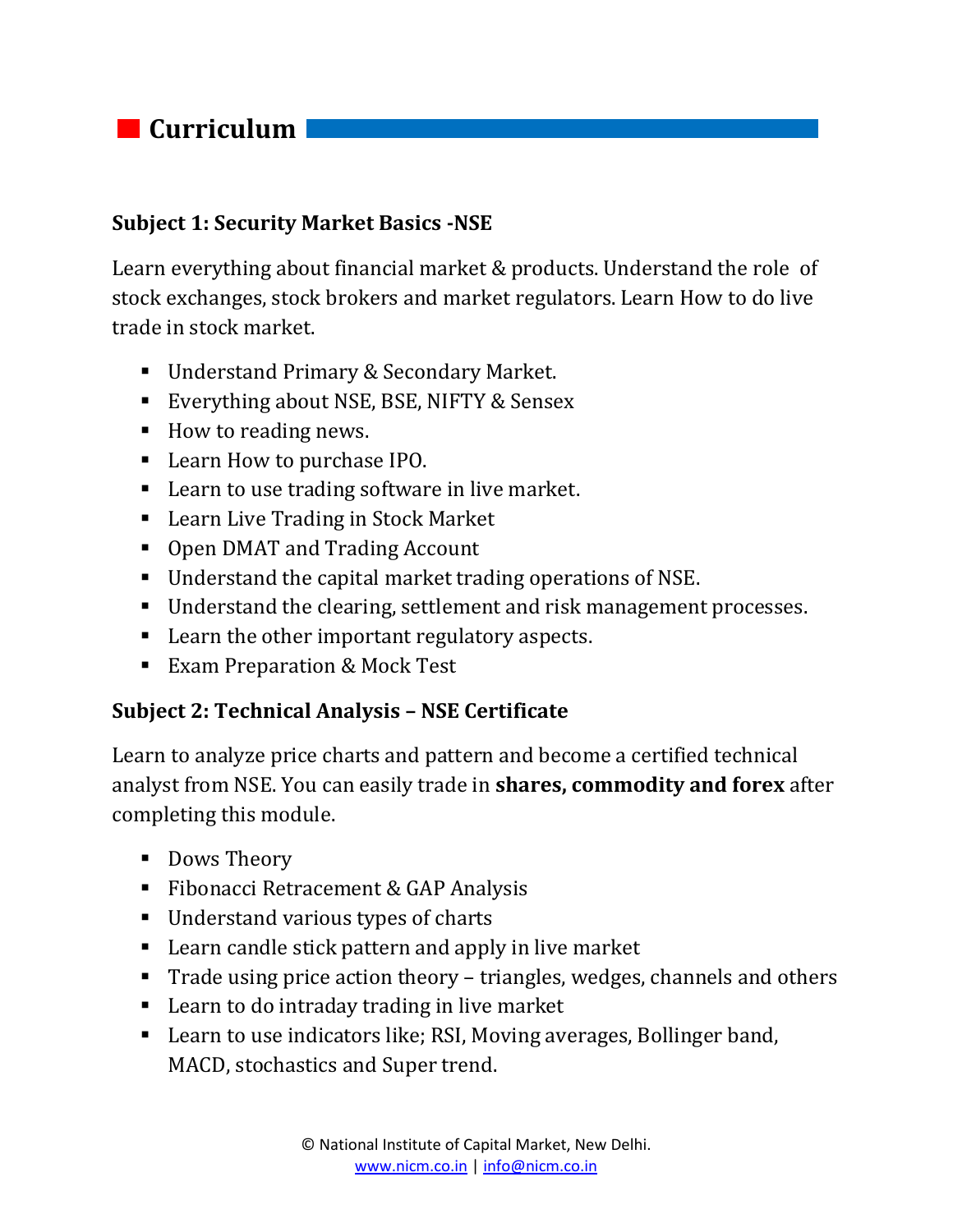## **Subject 3: Equity Derivative Certification – NISM Series VIII**

Learn to trade in Equity Derivatives and apply various market strategies to make profits and hedge your risk. After this module you can trade in Future and Options in live market. Also, you are eligible to become a Equity Dealer as per SEBI Guide Lines.

- Learn to trade in futures and hedging
- Learn to trade in call and put option
- Understand 12 top trading strategies that can be built using **futures and options** on both stocks and stock indices.
- Understand the clearing, settlement and risk management as well as the operational mechanism related to equity derivatives markets.
- Know the regulatory environment in which the equity derivatives markets operate in India.
- **Learn Live future and options trading**
- **Exam Preparation and Mock Test**

### **Subject 4: Commodity Trading**

Learn to trade in commodities on MCX commodity exchange in commodity future and commodity options.

- Various types of commodities to trade
- Details of commodity future contract
- Live trading in commodity futures
- Live trading in commodity options
- **Trading on news & inventory data**